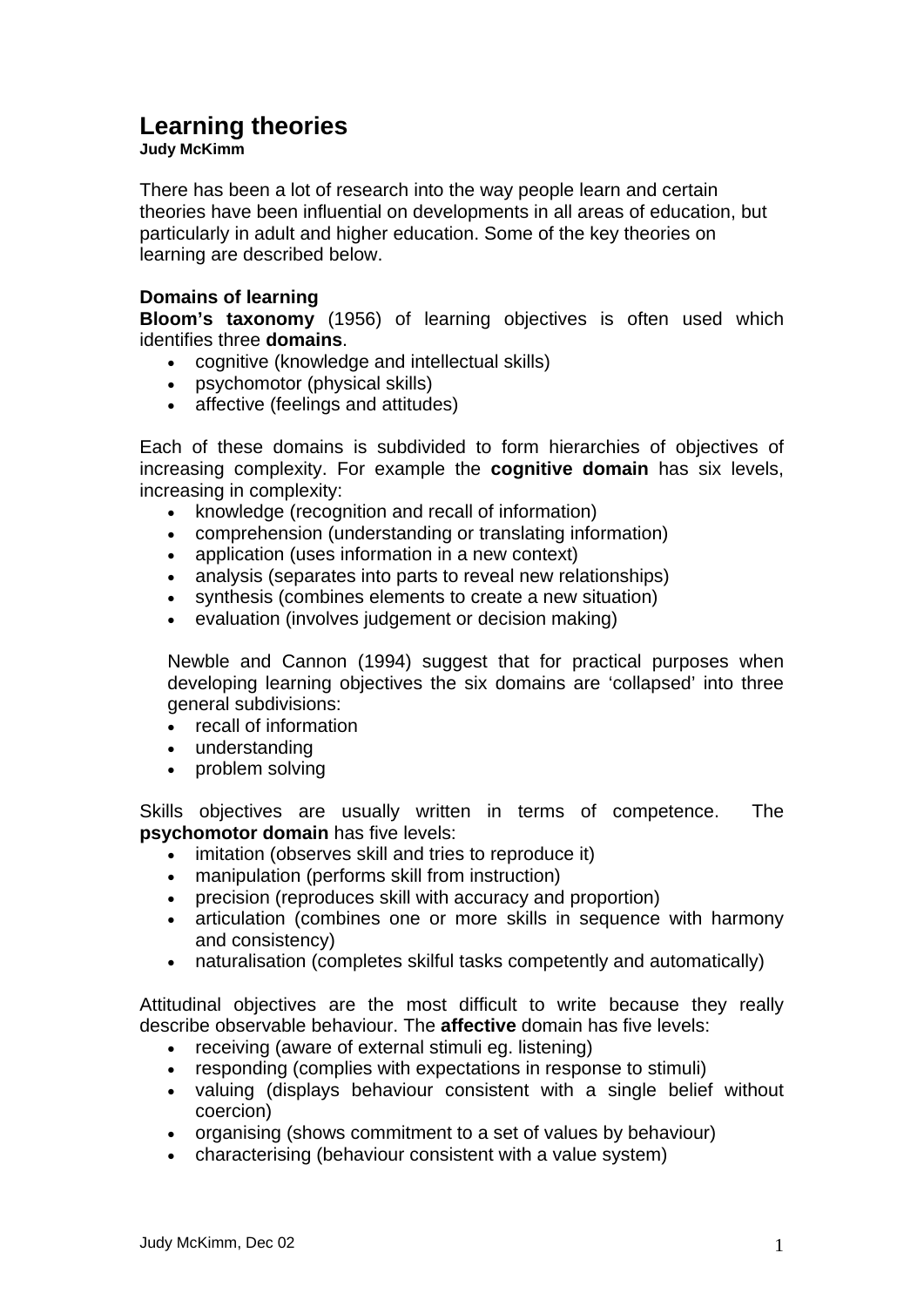## **Learning cycles and learning styles**

Kolb was also influential in describing how learning takes place. His 'learning cycle, see below, approaches the idea of learning as **experiential** (learning by doing). Experiential learning is highly relevant to learning in medicine and healthcare and Kolb suggests that ideas are not fixed, but are formed and modified through the experiences we have and by our past experience. These concepts underpin prevailing ideas in medical and other professional education and training such as the 'reflective practitioner' and the shift from 'novice to expert'.



The learning cycle requires four kinds of abilities/learning contexts:

- concrete experience learners are enabled and encouraged to become involved in new experiences
- $\bullet$  reflective observation time must be available for learners to be able to reflect on their experience from different perspectives, constructive feedback is important here
- $\bullet$  abstract conceptualisation  $-$  learners must be able to form and process ideas and integrate them into logical theories
- $\bullet$  active experimentation learners need to be able to use theories to solve problems and make decisions and test theories in new situations, this takes learners back to the start of the cycle again.

For effective learning to occur, it is important that those planning the curriculum include opportunities for these learning contexts and abilities to occur.

Wolf and Kolb (1984) suggested that learners develop different learning styles that emphasise preference for some modes of learning over others. The styles are shown in the diagram below, they are placed between the two learning abilities seen to be dominant for that learning style eg. a convergent learning style is seen to have abstract conceptualisation and active experimentation as the dominant learning abilities.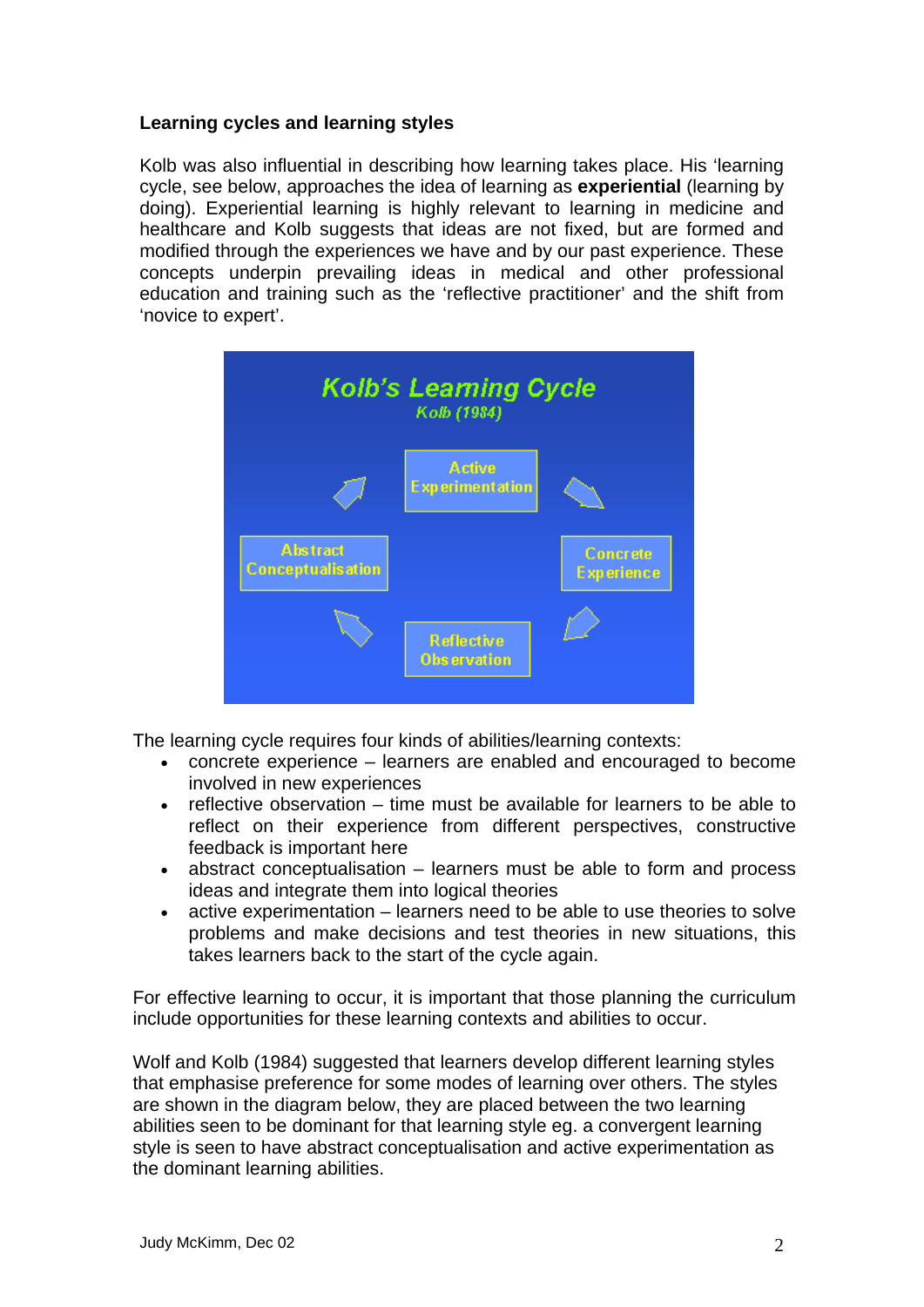- Converger applies ideas in a practical way
- Diverger has good imagination and generates ideas
- Assimilator creates theoretical models and makes sense of disparate observations
- Accommodator  $-$  carries out plans and tasks that involve them in new experiences



Other work which developed the ideas of learning styles and which has been widely used is that of Honey and Mumford (1982). They suggest that there are four types of learner:

Activist – respond most positively to learning situations that offer challenge and which include new experiences and problems

Reflector – respond most positively to structured learning activities in which time is provided to think, reflect and observe. They like to work in a detailed manner

Theorist - respond most positively to logical, rational structure and clear aims. They need time to explore ideas and opportunity to question and stretch their intellect

Pragmatist - respond most positively to practically-based immediately relevant learning activities which allow them to practice and use theory

The diagram below plots the two theories together. There are a number of ) questionnaires available (eg. Honey and Mumford, Entwistle and Ramsden which aim to define learners' preferred learning styles. These are of limited use for teachers, but can help students to identify and think about their preferred learning style and whether they might modify their behaviour.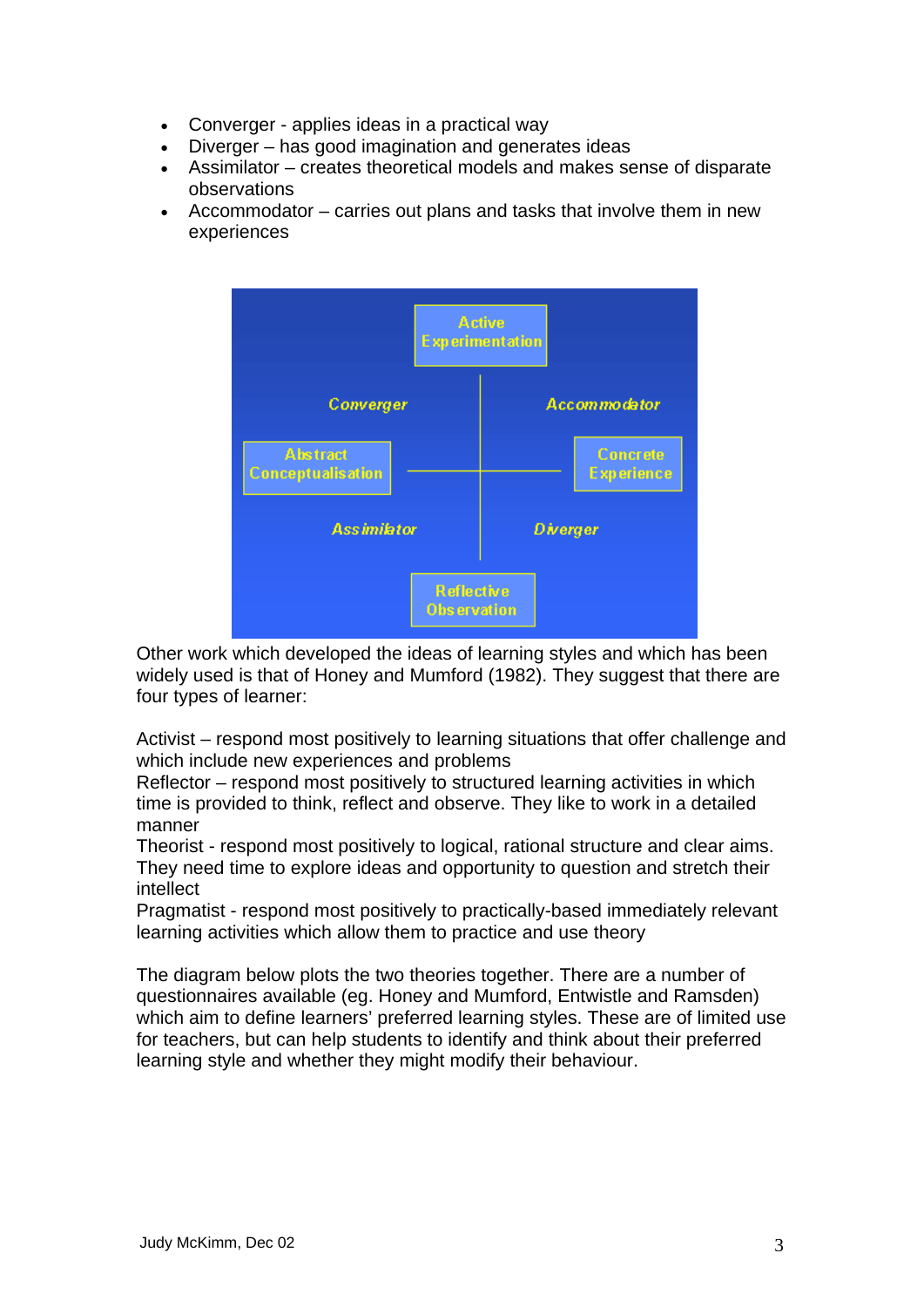

## **Approaches to learning and studying**

Other research (eg. Biggs, 1987) has categorised different approaches to learning. Biggs' research views learning as having five levels, three which indicate a **surface** approach to learning:

- an increase in knowledge
- memorising
- the acquisition of procedures

and two which indicate a **deep** approach to learning:

- the abstraction of meaning
- understanding reality

Students who adopt a **deep** approach to learning are interested in learning for its own sake, they want to understand ideas for themselves and learn by *transforming*. They tend to:

- relate ideas to previous knowledge and experience
- look for patterns and underlying principles
- be actively involved and interested in course content
- adopt an evidence based approach
- critically examine arguments

Students who adopt a **surface** approach to learning often want merely to get through a course and learn by *reproducing*. They tend to:

- study without reflecting on purpose or strategy
- memorise facts and procedures by rote
- treat the course as unrelated sets of knowledge
- have difficulty in making sense of new ideas and concepts
- feel pressured about the amount of work involved

In addition, a **strategic** approach to learning has been identified (eg. Entwistle, 1998). This describes students who want to achieve high grades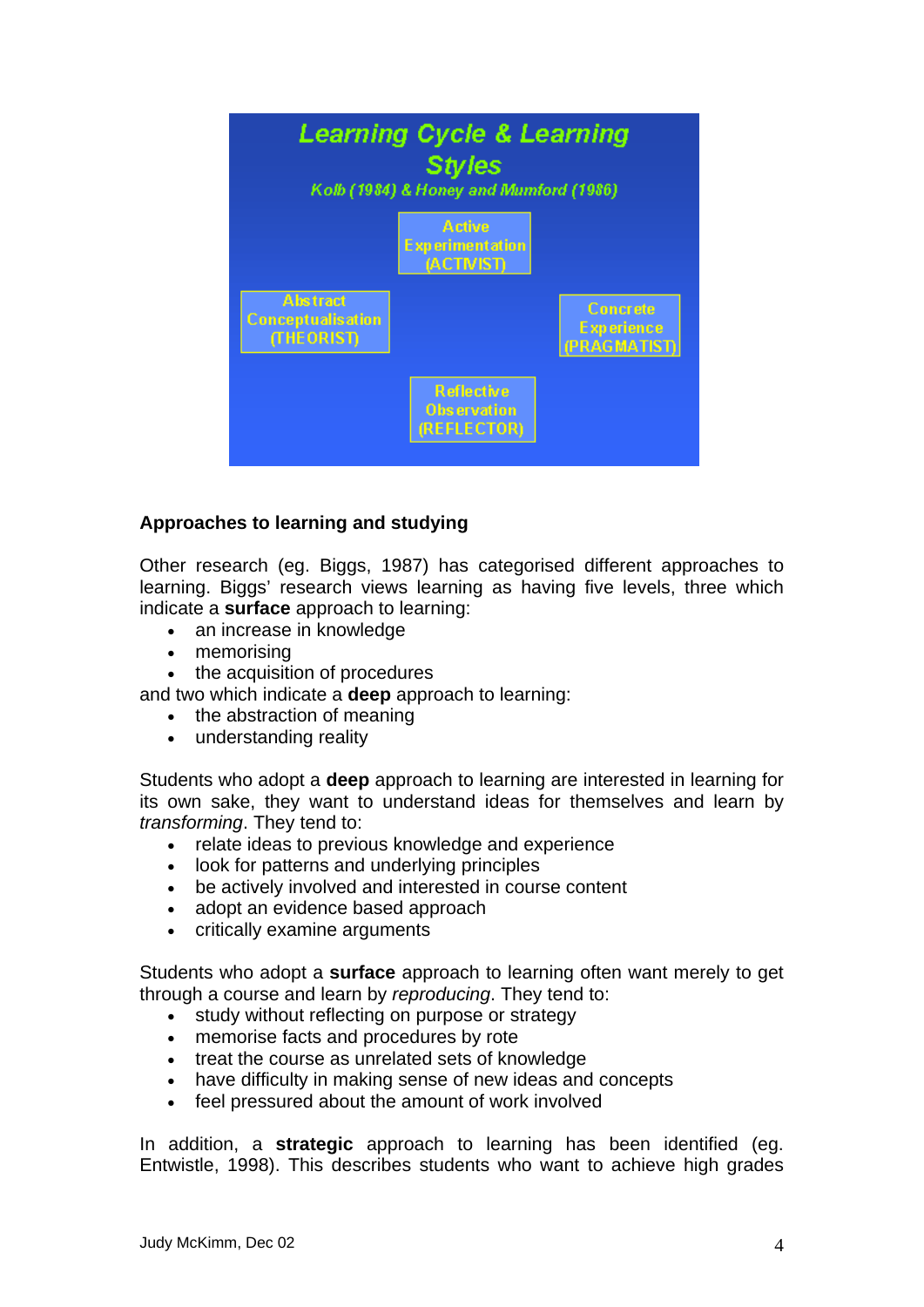and pass the course, rather than who are interested in the intrinsic value of learning, they learn by *organising*. The strategic approach is categorised by students who:

- put consistent but focussed effort into studying
- seek out the right conditions and materials for learning
- manage time well
- are aware of assessment requirements and direct their learning towards them
- try to work in a way that they perceive teachers want

When we understand better how our students are learning or approaching studying, we can design courses which best meet their needs and which encourage the types of learning appropriate to medicine. If we wish to encourage a deep approach to learning and long term retention of knowledge and skills (which is highly relevant to professionals because it emphasises learning in context and relating earlier experience to current learning) then we can create a learning environment which facilitates this. However, everyone adopts all types of learning at different times and surface and strategic learning are highly appropriate for certain situations.

For example, when students are working with patients in clinical situations, surface learning might be used to retain facts about specific patients (name, family history etc.) so that these can be used when discussing the patient with others. This knowledge will probably not be stored in the long-term memory. However, a deep learning approach pertaining to knowledge relating to the clinical condition of the patient may well be highly appropriate. The student will be reflecting on similar cases, relating this case to earlier reading and other learning about the underpinning science and thinking about the evidence base when considering management options.

## **Incorporating understanding how learning occurs into curriculum planning**

When we understand more about how learning happens, we can design courses and teaching sessions to facilitate different types of learning. Below is a summary of key aspects of the curriculum, of teaching and of assessment which incorporate learning theories.

The curriculum should:

- be linked to organisational goals
- clearly define goals and standards
- clearly relate to teaching methods and assessment
- define essential information
- utilise appropriate learning resources
- control and rationalise student workload
- emphasise vocational relevance
- be designed to encourage reinforcement of learning
- include and reward opportunities for reflection and experiential learning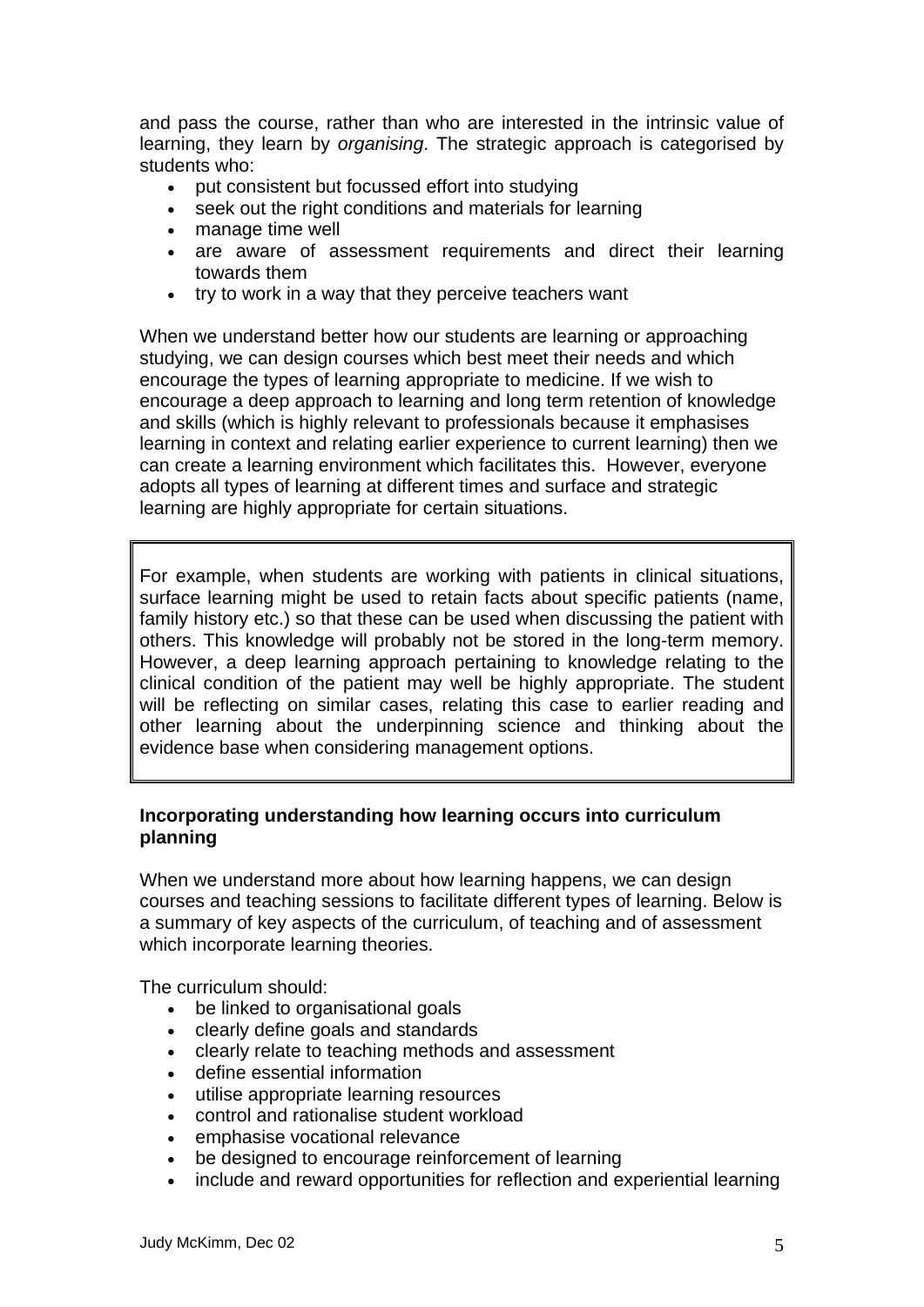Tea chers should:

- explain the derivation of new terms to avoid memorisation
- emphasise principles and concepts not accumulation of details
- create opportunities for 'good' teaching rather than covering the syllabus
- actively engage students by learning from problem solving

Assessments should:

- provide feedback to enable students to monitor their own progress
- demonstration of understanding and application of knowledge to new • develop assessments and marking strategies which require the contexts

#### **Medicine as an academic discipline and as a profession**

Becher (1989) describes how medicine and other health professions can be education, there are always competing tensions between the underpinning accommodate these within their curricula as well as meet the expectations of classified along with other academic disciplines using the ideas of Kolb and others as a starting point. However, his work describes medicine along with other 'hard applied' subjects such as science-based professions and engineering rather than with more reflective 'soft' disciplines such as social professions or education. Research like this emphasises that disciplines themselves are subject to change and development and within medical science and research and clinical practice with its more reflective, softer element. Course developers need to be aware of these tensions and try to their learners.

Other aspects of learning apply to the development of 'the professional' and the 'professions'. Schon's (1987) work has been influential in looking at the relationship between professional knowledge and professional competence and the development of the 'reflective practitioner'. We can see that there are many theories about how people learn which can be used in our work as course developers and teachers. In medical education, much of the learning is necessarily experiential, there is a lot of 'learning by doing' as well as 'learning by observation'. Providing opportunities for learners to develop these skills through practice, constructive feedback and facilitated reflection is essential for medical course developers.

## **References**

Becher, T. (1989) Academic tribes and territories, Society for research in Higher Education?Open University Press, Buckingham

Biggs, J (1987) Student approaches to learning and studying Australian Council for Educational Research, Hawthorn, Victoria

Entwistle, N., eds (1998) The experience of learning. 2<sup>nd</sup> edition, Scottish Academic Press, Edinburgh